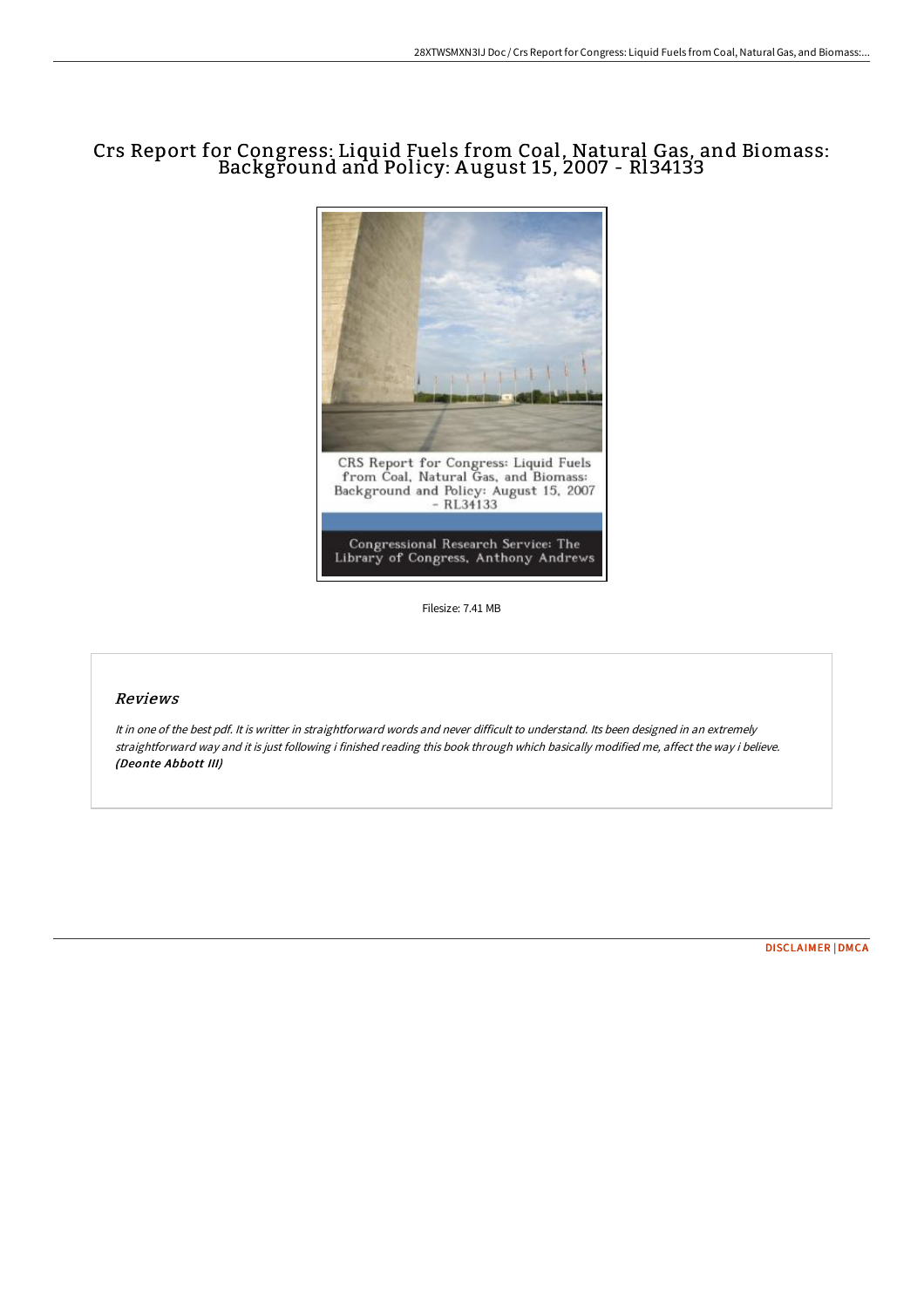## CRS REPORT FOR CONGRESS: LIQUID FUELS FROM COAL, NATURAL GAS, AND BIOMASS: BACKGROUND AND POLICY: AUGUST 15, 2007 - RL34133



To download Crs Report for Congress: Liquid Fuels from Coal, Natural Gas, and Biomass: Background and Policy: August 15, 2007 - Rl34133 eBook, you should access the link listed below and save the file or have accessibility to additional information which might be in conjuction with CRS REPORT FOR CONGRESS: LIQUID FUELS FROM COAL, NATURAL GAS, AND BIOMASS: BACKGROUND AND POLICY: AUGUST 15, 2007 - RL34133 book.

Bibliogov, United States, 2013. Paperback. Book Condition: New. 246 x 189 mm. Language: English . Brand New Book \*\*\*\*\* Print on Demand \*\*\*\*\*.As the price of gasoline approaches the 1981 record high (adjusted for inflation), liquid transportation fuels synthesized from coal, natural gas, and biomass are proposed as one solution to reducing dependency on imported petroleum and strained refinery capacity. The technology to do so developed from processes that directly and indirectly convert coal into liquid fuel. Congress now faces decisions on whether, and to what extent, it should support such a solution. Lacking domestic petroleum resources, but abundant in coal, Germany built synthetic fuel plants during World War II that employed the Bergius coal hydrogenation process (direct liquefaction), and Fischer-Tropsch synthesis (indirect). The United States attempted to capitalize on the German experience after World War II. Despite considerable investment in synthetic fuel research and development, the United States cut support for commercialization when crude oil prices dropped and supplies stabilized in the mid-1980s. Since then, several synthetic fuels plants have been constructed around the world that convert coal, natural gas, or biomass to liquid fuels using the Fischer-Tropsch process. Several private ventures in the United States are now studying the feasibility of constructing Fischer-Tropsch synthetic fuel plants based on coal, natural gas, and biomass. Proposals to expand the use of coal .

 $_{\rm PDF}$ Read Crs Report for Congress: Liquid Fuels from Coal, Natural Gas, and Biomass: [Background](http://techno-pub.tech/crs-report-for-congress-liquid-fuels-from-coal-n.html) and Policy: August 15, 2007 - Rl34133 Online

 $\Box$  Download PDF Crs Report for Congress: Liquid Fuels from Coal, Natural Gas, and Biomass: [Background](http://techno-pub.tech/crs-report-for-congress-liquid-fuels-from-coal-n.html) and Policy: August 15, 2007 - Rl34133